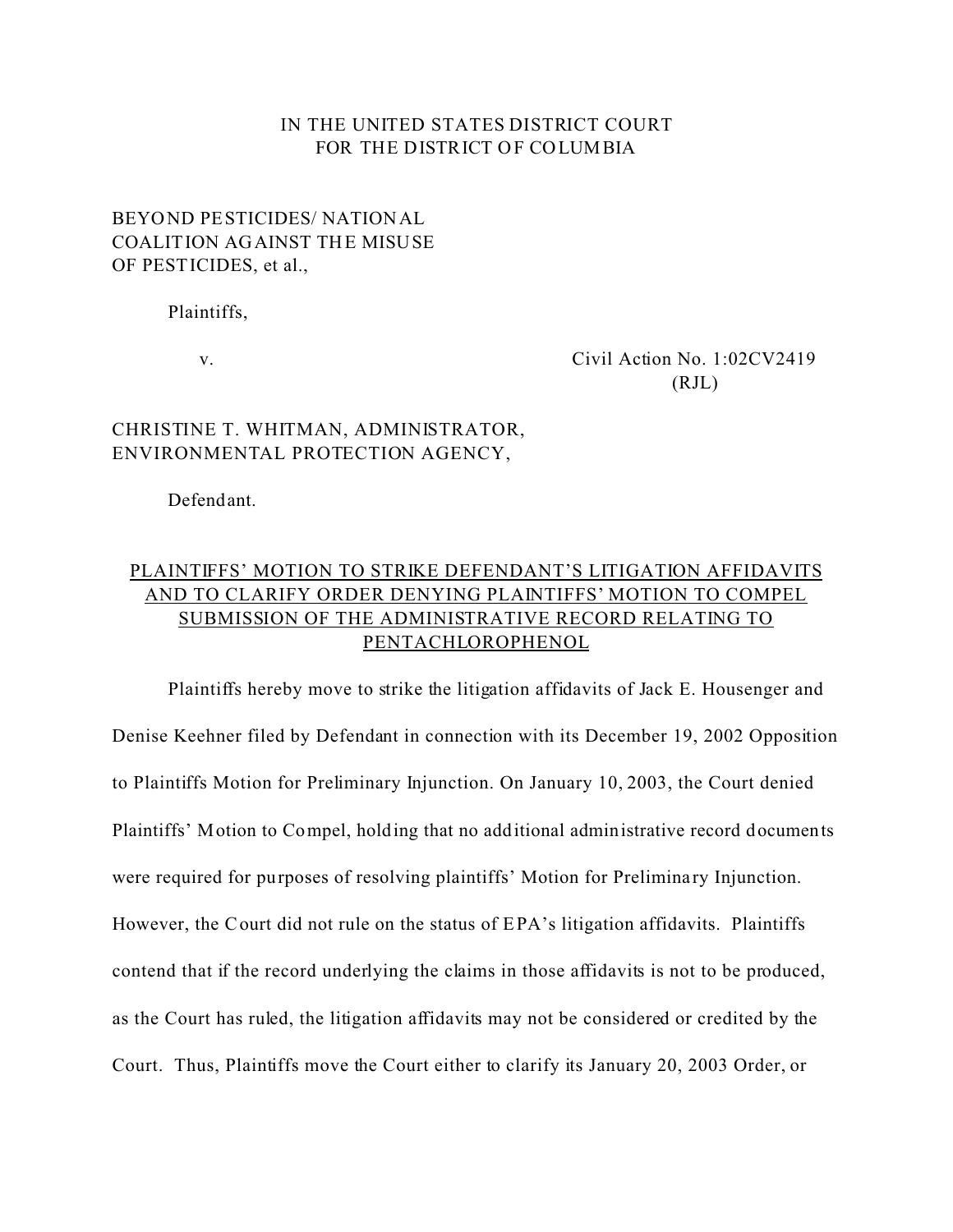issue a new Order, as appropriate, to strike EPA's litigation affidavits.

Plaintiffs' Motion for Preliminary Injunction challenges Defendant's failure to act to cancel and suspend the pesticide registration for pentachlorophenol ("penta"), despite the fact that the FIFRA's standards ("imminent hazard," "unreasonable adverse effects" and "emergency") for cancellation and suspension are met<sup>1</sup> as evidenced by EPA's own findings.<sup>2</sup>

The Supreme Court held in Citizens to Preserve Overton Park v. Volpe, 401 U.S. 402 (1971), that review of agency decision-making is to be based on "the full administrative record." *Id.* at 419. "To review less than the full administrative record might allow a party to withhold evidence unfavorable to its case, and so the APA requires

 $<sup>1</sup>$  As recited in Plaintiffs' Motion to Compel, the FIFRA standards are met by 1)</sup> EPA's 1984 final regulatory decision that the wood preservative use of penta posed excessive human health risks and to maintain penta's registration only because of the lack of viable alternatives; 2) EPA's final decisions to cancel the registrations for all other uses of penta because of excessive risk; 3) information submitted to EPA since 1984 and thus within EPA's knowledge concerning the availability of viable alternatives to pentatreated wood; and 4) the extremely high risk findings in EPA's 1999 draft risk assessment for penta, apparently including a 340% lifetime risk of cancer for workers performing retreatments of utility poles with penta, as well as risk findings hundreds to thousands of times EPA's "acceptable" level for other categories or workers and for children coming into contact with the soil around utility poles.

<sup>&</sup>lt;sup>2</sup> In its Order denying Plaintiffs' Motion to Compel, the Court states that "from the face of plaintiffs' motion for preliminary injunction it appears that plaintiffs are *challenging* the preliminary finding that EPA made in 1999 regarding the health hazards presented by using penta as a wood preservative, and an EPA determination in 1984 regarding the risks associated with penta." (Italics added.) In fact, plaintiffs *do not challenge but rely on* and cite those findings to argue that having made such findings, EPA has a duty to act now to prevent unreasonable adverse effects.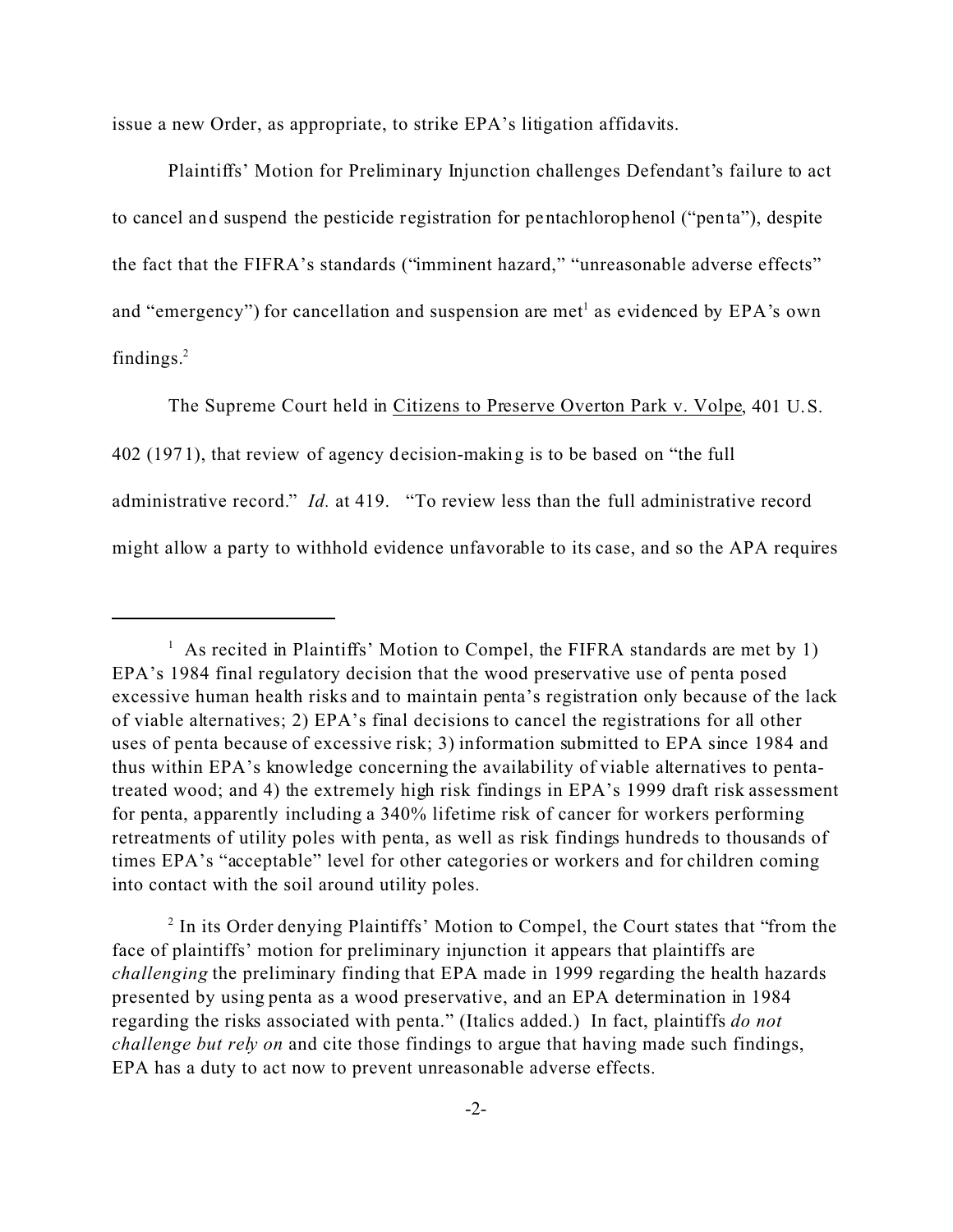review of the 'whole record.'" Boswell Memorial Hospital v. Heckler, 749 F.2d 788, 792 (D.C. Cir. 1984)(citations omitted).

Despite the requirement of a full administrative record, the parties may *agree* on a partial record for purposes of judicial review. Crowley's Yacht Yard v. Pena, 886 F. Supp. 98, 101 n.5, (DD.C 1995) (citing Boswe ll). For purposes of the Motion for Preliminary Injunction, Plaintiffs are prepared to rely on the record evidence pres ented in the Complaint, the Motion for Preliminary Injunction and the Exhibits thereto, which are primarily the public documents and findings of EPA as well as the information submitted by Plaintiffs concerning alternatives to penta. This record presents compelling evidence that the Agency has sufficient information to meet FIFRA's standards for cancellation and suspension. But Plaintiffs are *not* willing to stipulate, and specifically object to a record that includes litigation affidavits filed by Defendant which contain numerous unsupported assertions based on documents that the Agency has not produced and which are thus not before the *C*ourt and cannot form the basis of a decision. These litigation affidavits are merely *post hoc* rationalizations of the kind which the Supreme Court found improper in Overton Park. (401 U.S. 402, 420)(litigation affidavits "clearly do not constitute the 'whole record' compiled by the agency: the basis for review required by § 706 of the Administrative Procedure Act.").

Specifically, Defendants have filed litigation affidavits of Jack E. Housenger and Denise Keehner which allude to additional information that the Agency has in its possession which it asserts would justify its delay and inaction on penta. Numerous

-3-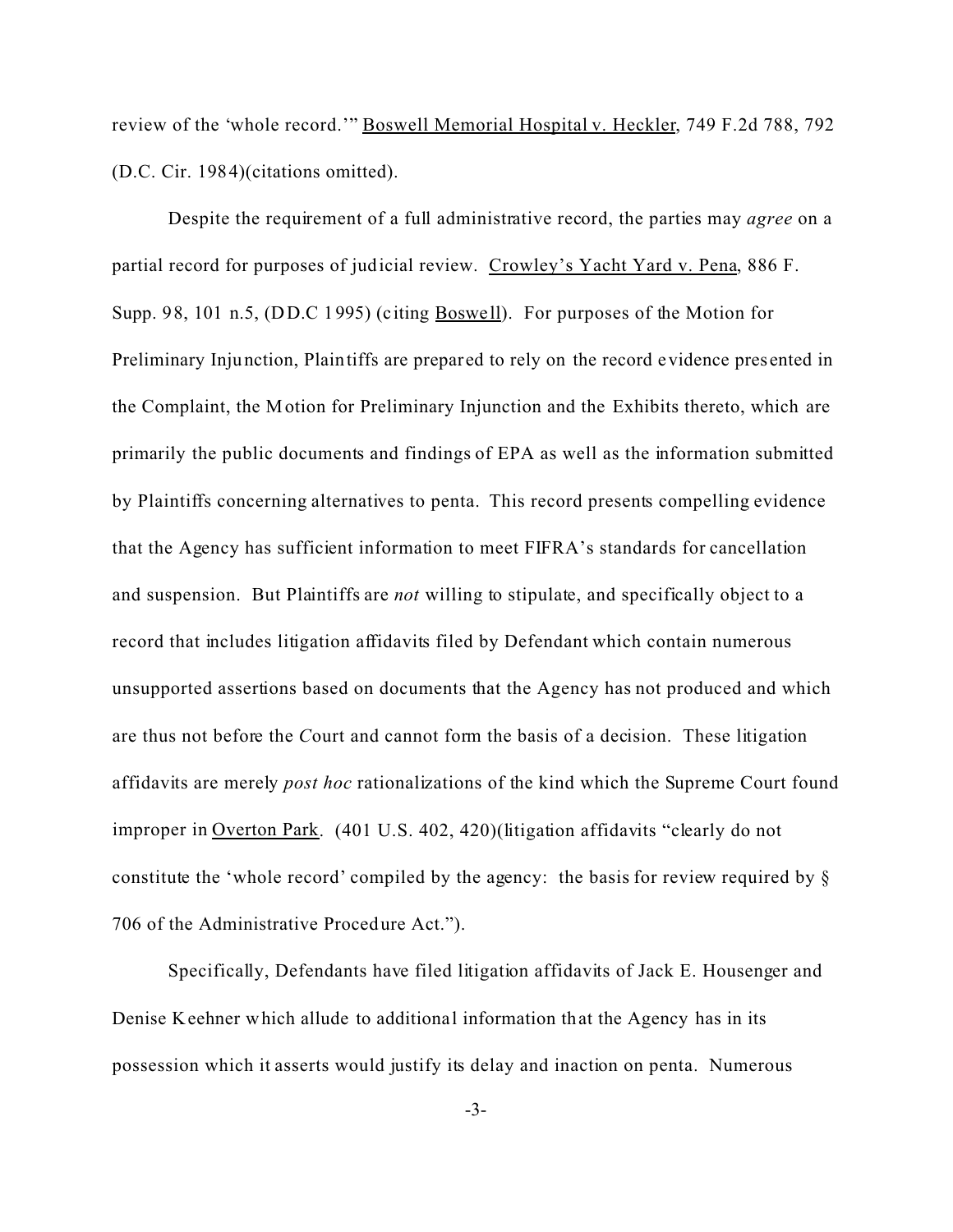statements in Keehner's affidavit point to and make conclusory assertions based on information which is in the Agency's possession but has not been presented to the Court or to plaintiffs. For example the Agency relies on, but has not produced:

1) "benefits analysis currently being conducted by OPP." Keehner Affidavit at  $\P$  5

2) "preliminary work ... on benefits assessments." *Id*. at ¶ 6.

3) documents to support the assertion that "the utility industry relies heavily on penta-treated wood products." *Id.* at ¶ 6.a.

4) documents relating to alternatives to penta showing that "CCA has had more success than copper napthelene in capturing market share..." *Id*. at ¶ 6.b.

5) "basic information on alternative pole materials that do not require treatment with pesticides. Most of this has been supplied by manufacturers..." *Id*. at ¶ 6.c.

6) the analysis performed and the evidence used to conclude that "BEAD [Biological and Economics Assessment Division] does not have scientifically valid data at this time to indicate whe ther the alterna tive materials are biologically and economically feasible as large scale alternatives to wood poles." *Id.* at ¶ 6.c.

7) documents the agency relies on to conclude that "There is some use in the U.S. of utility poles made from alternative materials such as steel, concrete and composites.." *Id.* at  $\P$  6.c.

8) the evidence supporting the assertion that "OPP's current information suggests that steel and concrete have about 2% of the market share." *Id.* at ¶ 6.c.

9) the studies, documents and data in support of the assertions that "The use of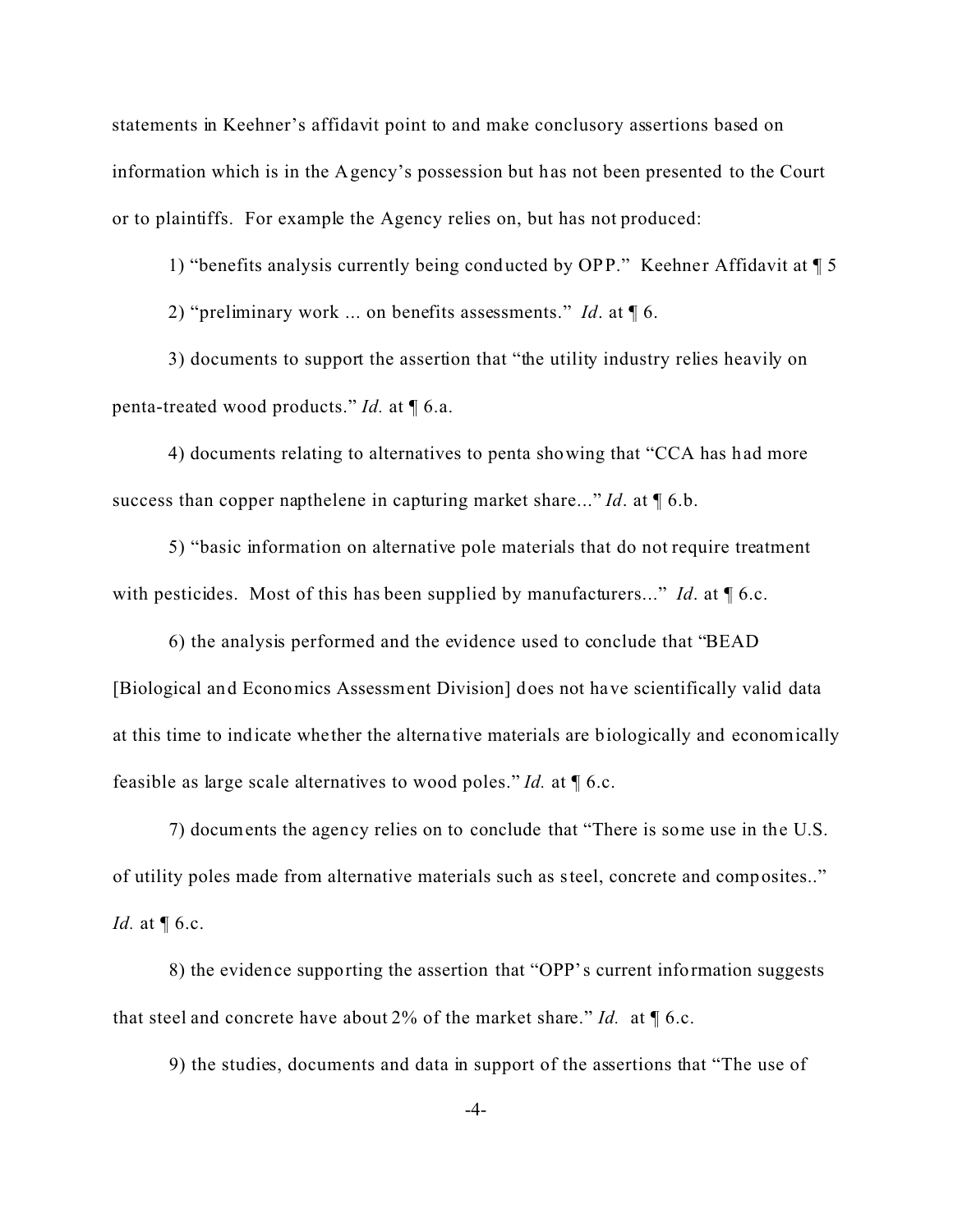composite materials for utility poles is still in the early stages and data are limited," and "alternative materials may be more expensive and there may be additional costs associated with alternatives such as disposal of existing wooden poles and a requirement for special installation equipment." *Id.* at ¶ 6.c.

10) the information from a contractor in a preliminary report on penta "scheduled for submission... later in December [2002]." *Id.* at ¶ 7.

11) the basis for the claim that EPA does not have sufficient informa tion to "predict the impact of suspending or canceling one or more of the wood preservatives" (*Id.* at ¶ 8.), or to answer a list of questions including the cost of switching preservatives in treatment facilities and of changing to alternative materials to utility poles, what the effect of the sudden availability of wood preservatives have on the utility industry's ability to put up poles on short notice, to what extent the industry is switching to alternatives, and what has been the experience of European countries and other nations concerning the wood preservatives and alternative materials. *Id.* at ¶ 8.

Similarly, in Housenger's affidavit, the Agency refers to, but does not produce:

1) its worker exposure studies: "Between April 1999 and September 2001 AD [Antimicrobials Division] received worker exposure studies for each of the three wood preservatives. The study on penta [which in ¶ 22, he says was done in 1999] has been incorporated into a new draft of the preliminary risk assessments for penta." Housenger Affidavit at ¶ 20.

2) its correspondence with the public: "Since the start of the reregistration process

-5-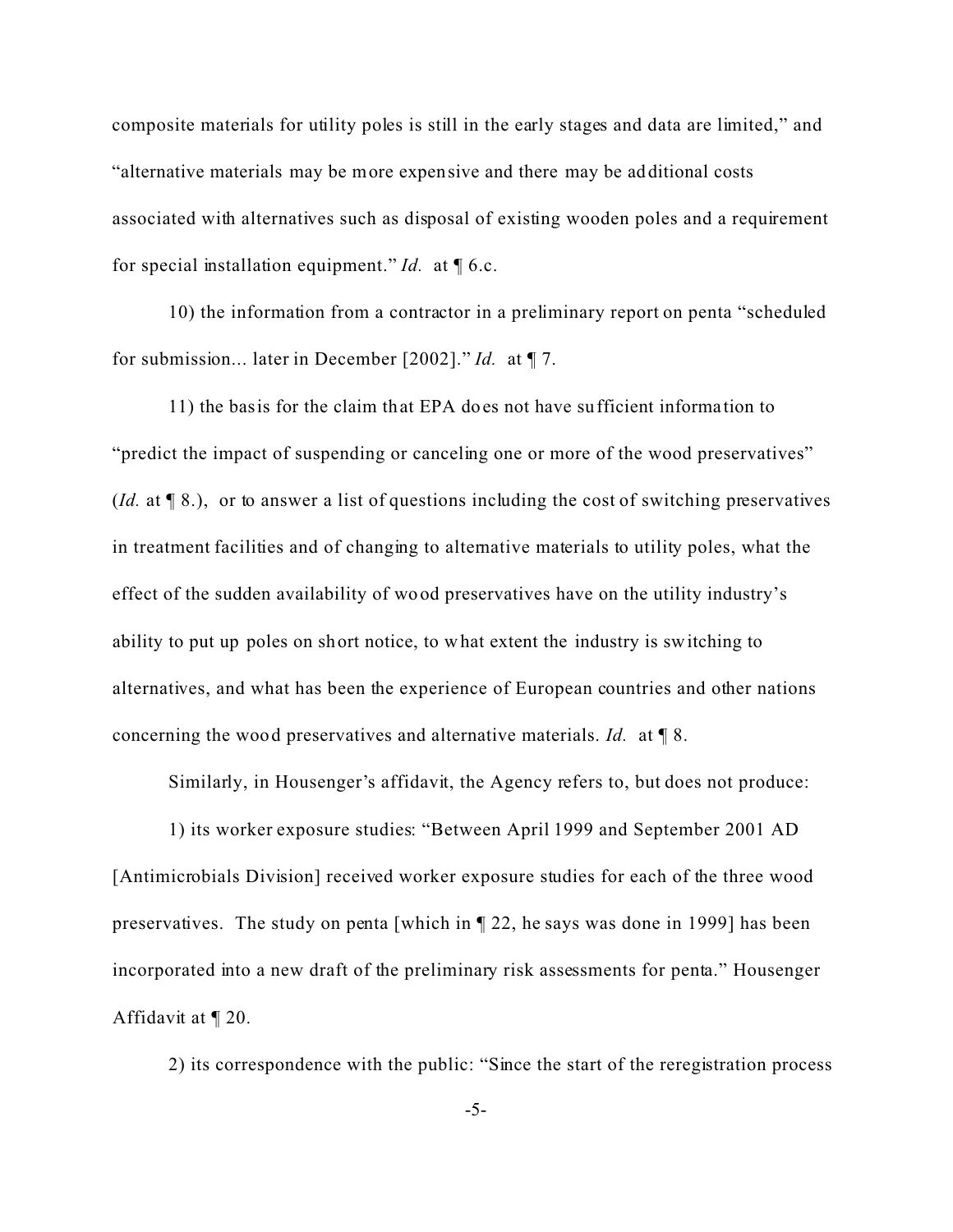for penta and the other two wood preservatives, OPP staff have met and corresponded with various stakeholders... to receive additional information..." *Id.* at ¶ 21.

3) the new draft risk assessment which the agency says is undergoing internal review and will be forwarded to registrants of penta during January 2003. *Id.* at  $\llbracket 23$ .

4) the basis for his assertion that after issuanc e of the preliminary risk assessment "it would be expected to take 6 - 8 months to complete a RED [Registration Eligibility Document]... [or] "as long as 3 years in the unusual situation." *Id.* at ¶ 25.

And finally, the Agency has not disclosed the documents that form the basis for the assertion in its Opposition and the Keehner Affidavit that its alternatives analysis must await completion of the risk assessment, and, by implication could not have been conducted beginning in 1984 or at any time since then. EPA Opposition at 11; Keehner Affidavit at ¶¶ 3, 6.

The Court's review must be confined to the administrative record already in existence, not some new record completed initially in the reviewing court, EDF v. Costle 657 F.2d 275, 284 (D.C. Cir 1981). The Agency's unsupported litigation affidavits amount to *post hoc* rationalizations in lieu of the full administrative record. The Court may not rely on a party's *post hoc* rationalizations where no rationale was set forth before. Cartlon v. Babbitt, 900 F. Supp. 526, 531 (D.D.C. 1995), Common Sense Salmon Recovery v. Evans, 217 F. Supp. 2d 17, 20 (D.D.C. 2002). 3

<sup>&</sup>lt;sup>3</sup> EPA has never ruled on the various petitions to cancel and suspend filed by Beyond Pe sticides and others, or elsewhere explained why it has not taken those actions.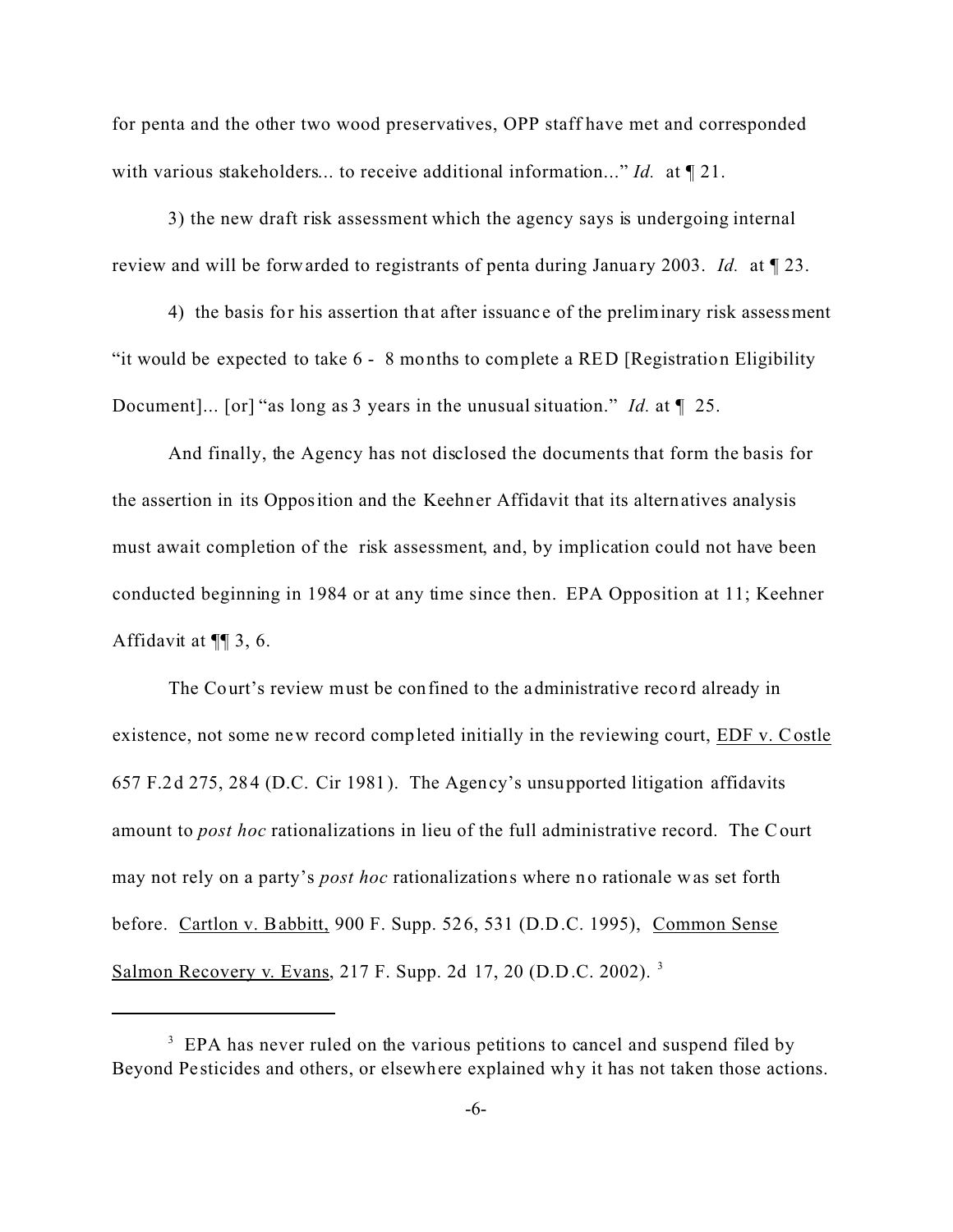In summary, as set forth in plaintiffs' papers concerning their Motion to Compel, plaintiffs are willing to stipulate that the administrative record for purposes of the Motion for Preliminary Injunction may be confined to plaintiffs' submissions to the Court. However, plaintiffs specifically object to the inclusion of Defendant's litigation affidavits, because these include unsupported assertions based on administrative record evidence that is not before the Court, and thus amount to prohibited *post hoc* rationalizations of the agency's inaction rather than a complete administrative record. Plaintiffs therefore move to strike the affidavits of Denise Keehner and Jack E. Housenger. Plaintiffs further request that the Court clarify its January 10 order denying their motion to compel to make clear that plaintiffs do not *challenge* the preliminary finding that EPA made in 1999 regarding the health hazards presented by using penta as a wood preservative, and EPA's de termination in 1984 regarding the risks associated with penta, but instead that plaintiffs challenge the Agency's inaction in the face of these determinations and the other evidence submitted by plaintiffs.

Plaintiffs' counsel have consulted with Defendant's counsel regarding this Motion, and report that Defendant will oppose this motion, and will file an Opposition by Friday, January 17, 2003, in order that the Court may review it prior to the hearing on the Motion for Preliminary Injunction set for Tuesday, January 21, 2003.

#### Respectfully submitted,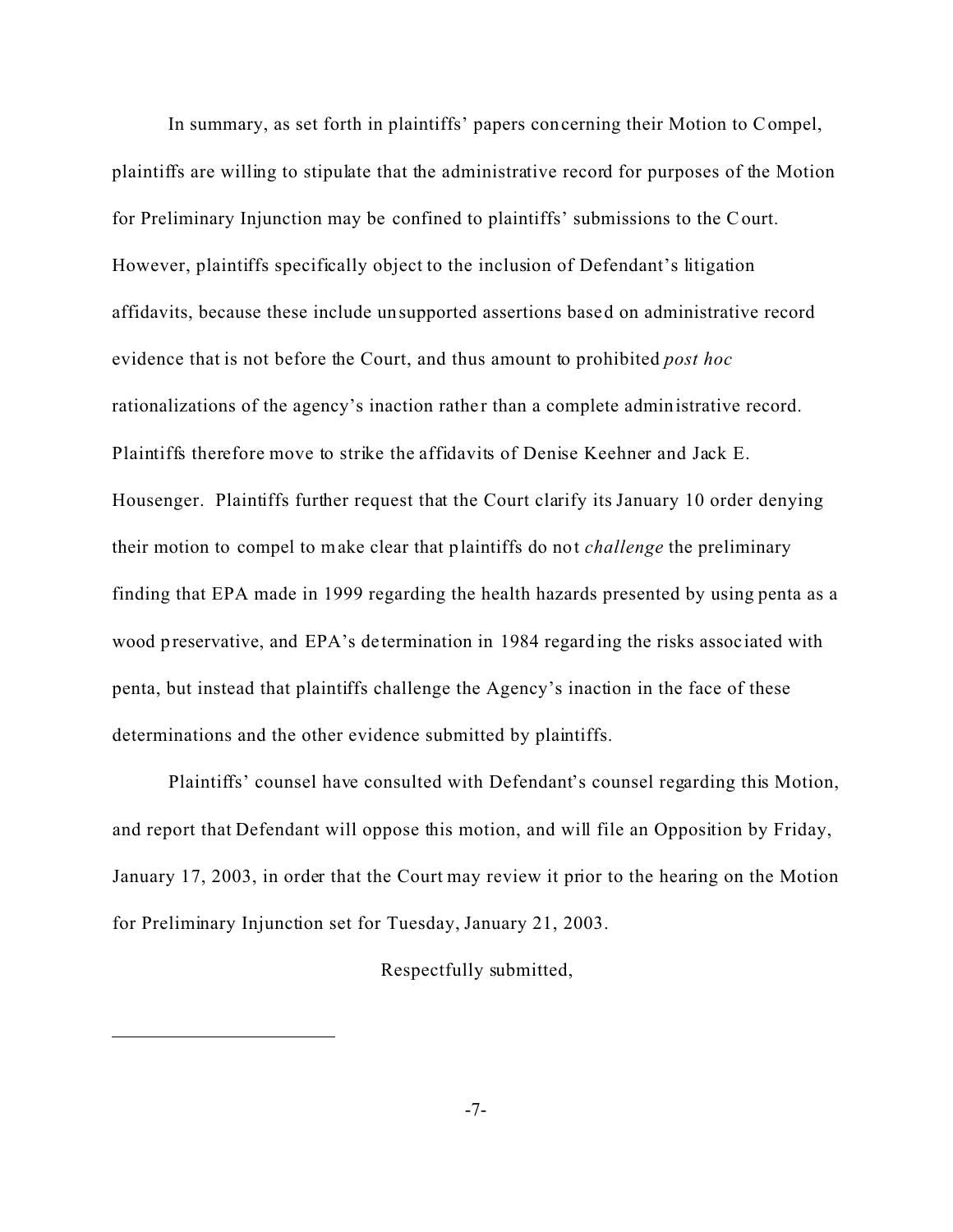Paula Dinerstein James Handley Bar. No. 333971 Bar No. 415001 Lobel, Novins & Lamont Handley Environmental Law 1275 K Street, N.W., Suite 770 1707 Bay St., SE Washington, D.C. 20005 Washington, DC 20003 Tel: 202-371-6626 Tel: 202-546-5692 Fax: 202-371-6643

Attorneys for Plaintiffs Beyond Pe sticides, Center for Environmental Health and Joseph F. Prager and Rosanne M. Prager

> Mary K. O'Melveny Bar No. 418890 Special Litigation Counsel Communications Workers of America, AFL-CIO 501 Third Street, N.W. Washington, D.C. 20001 Tel: 202-434-1234 Fax: 202-434-1219

Attorney for Plaintiff Communications Workers of America